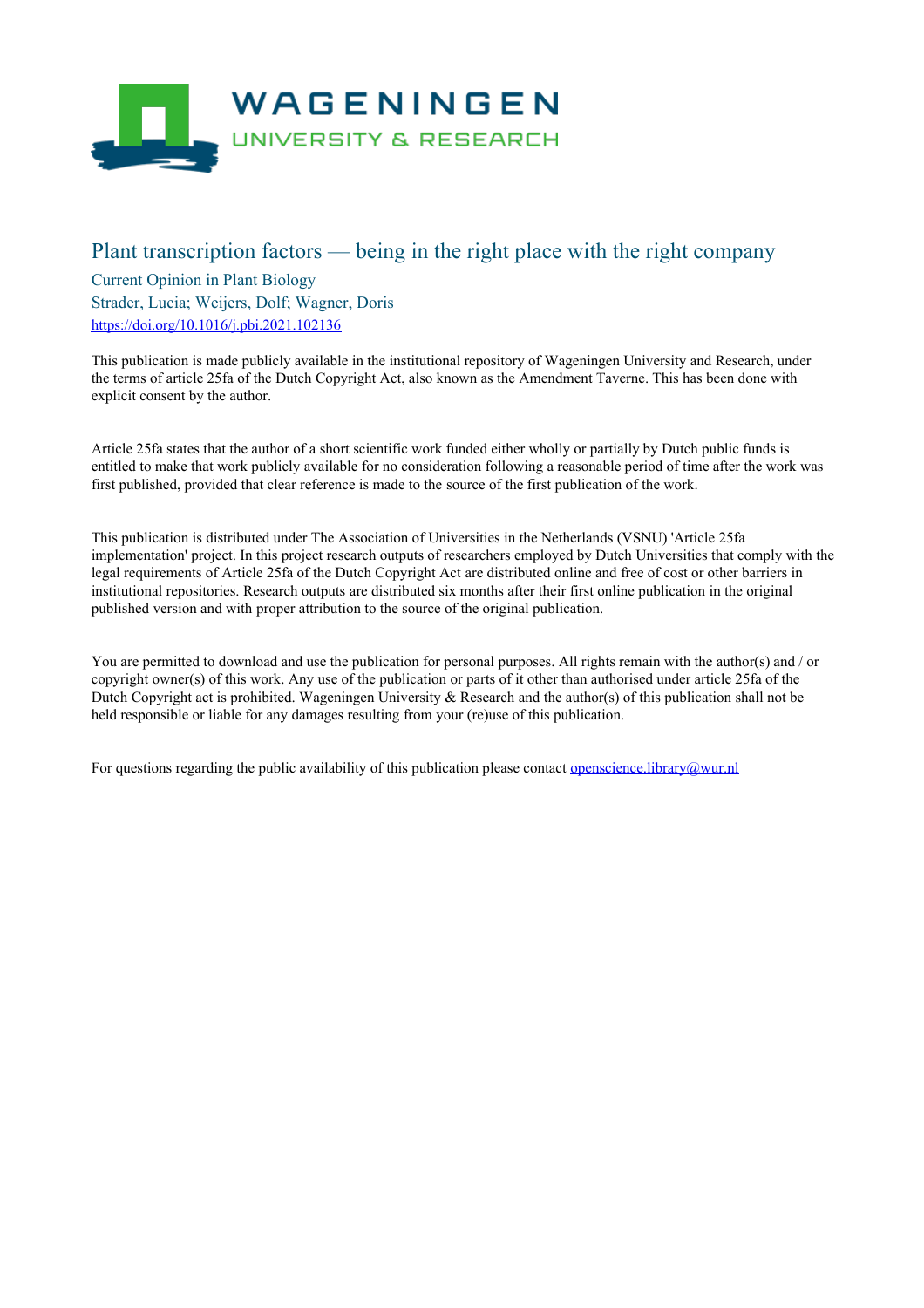

**ScienceDirect** 



# Plant transcription factors — being in the right place with the right company



Lucia Strader<sup>[1](#page-1-0)</sup>, Dolf Weijers<sup>[2](#page-1-1)</sup> and Doris Wagner<sup>3</sup>

## Abstract

Transcriptional regulation underlies many of the growth and developmental processes that shape plants as well as their adaptation to their environment. Key to transcriptional control are transcription factors, DNA-binding proteins that serve two essential functions: to find the appropriate DNA contact sites in their target genes; and to recruit other proteins to execute transcriptional transactions. In recent years, protein structural, genomic, bioinformatic, and proteomic analyses have led to new insights into how these central functions are regulated. Here, we review new findings relating to plant transcription factor function and to their role in shaping transcription in the context of chromatin.

#### Addresses

<span id="page-1-0"></span><sup>1</sup> Department of Biology, Duke University, Durham, NC, USA

<span id="page-1-1"></span><sup>2</sup> Wageningen University, Laboratory of Biochemistry, Wageningen, the **Netherlands** 

<span id="page-1-2"></span><sup>3</sup> Department of Biology, University of Pennsylvania, Philadelphia, PA, USA

Corresponding author: Wagner Doris [\(wagnerdo@sas.upenn.edu\)](mailto:wagnerdo@sas.upenn.edu)

#### Current Opinion in Plant Biology 2022, 65:102136

This review comes from a themed issue on Growth and Development

Edited by Moritz Nowack and Keiko Sugimoto

For a complete overview see the [Issue](http://www.sciencedirect.com/science/journal/18796257/vol/issue) and the [Editorial](https://doi.org/10.1016/j.pbi.2021.102136)

Available online xxx

<https://doi.org/10.1016/j.pbi.2021.102136>

1369-5266/© 2021 Elsevier Ltd. All rights reserved.

#### Keywords

Transcription, Chromatin, DNA binding, Pioneer transcription factor, Binding specificity, Protein condensation.

## Introduction

Transcription factors are central to all cellular functions; indeed, their activities dictate the contents and identity of each cell. Essentially, transcription factors have two functions  $-$  to find the appropriate DNA elements to bind; and to recruit additional proteins to that site. Some transcription factors have the additional role of

acting as pioneers by accessing closed chromatin and opening it, so other transcription factors can bind.

Transcription factors consist of several modular domains that reflect their core functions to find their DNA target and to recruit the appropriate machinery to affect transcription events ([Figure 1\)](#page-2-0). Additional domains may act as regulatory modules, for example, by interaction with coregulators or proteins that drive posttranslational modification of the transcription factor. DNA-binding domains are structured domains that facilitate recognition of DNA elements and frequently act as dimers; some have a distinct dimerization motif within the DNA-binding domain, such as has been found for AUXIN RESPONSE FACTOR (ARF) proteins  $[1-3]$  $[1-3]$  $[1-3]$  $[1-3]$  and LEAFY (LFY)  $[4]$  $[4]$  $[4]$ .

Recruitment of transcriptional machinery, such as the Mediator complex, RNA Polymerase II (Pol II), or repressor proteins and chromatin regulators, typically occurs in regions of low complexity or intrinsic disorder. Indeed, Arabidopsis transcription factors are enriched for intrinsically disordered regions when compared with the proteome [\(Figure 1](#page-2-0)b), suggesting a critical role for protein disorder in the function of transcription factors.

Here, we focus on the two major functions of transcription factors: 1) to find DNA; and 2) to find friends, acting as the party planners of the cell by finding the appropriate venue and making the guest list that will ensure specific transcriptional outcomes at certain target loci in response to extrinsic and intrinsic cues.

#### Getting started in chromatin

Transcription factors direct changes in gene expression that underpin cell fate transitions and response to the environment; this type of 'reprogramming' occurs throughout the life of plants. In eukaryotes, transcriptional programs not needed or detrimental at a given developmental stage, tissue, or environmental condition are kept in a condensed chromatin state  $[5,6]$  $[5,6]$  $[5,6]$ . This chromatin state is usually marked by high nucleosome density, presence of linker histones, and/or histone modifications (methylation of histone H3 lysine 27 (H3K27) or lysine 9 (H3K9) that in turn recruit nonhistone proteins that further compact chromatin. Because most transcription factors cannot access their cognate-binding sites  $(cis$  motifs) in the context of a

Given her role as Editor, Doris Wagner had no involvement in the peerreview of this article and has no access to information regarding its peer-review. Full responsibility for the editorial process for this article was delegated to Keiko Sugimoto.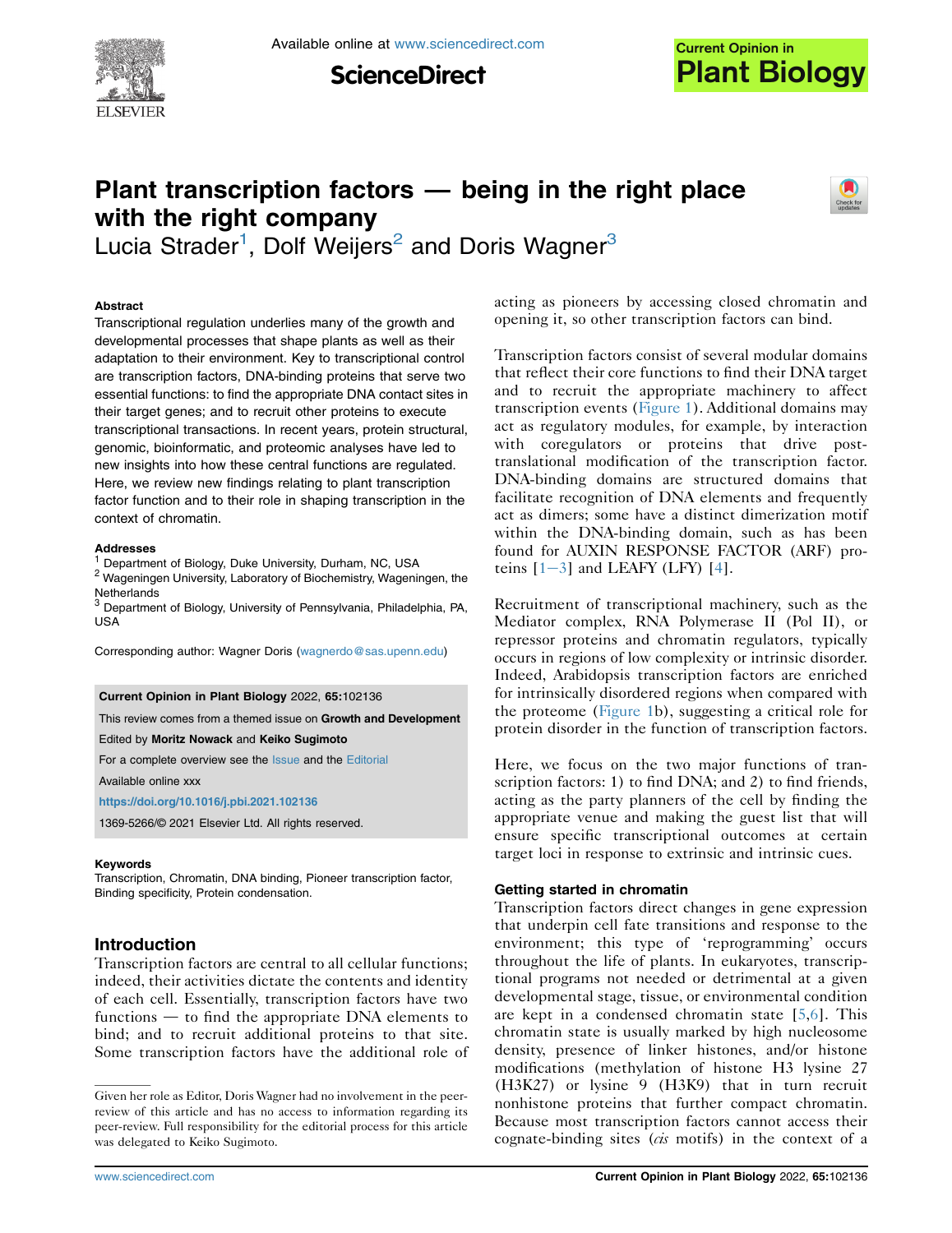<span id="page-2-0"></span>



Architecture of transcription factors. (a). Transcription factors consist of multiple modular domains. Structured domains are used for DNA binding and are frequently used for protein interactions. Activation domains, repressive domains, and regions that recruit chromatin remodelers typically reside in intrinsically disordered regions. Protein cartoons created with Illustrate [\[56](#page-8-0)] of the LFY DNA binding domain (DBD) (PDB 2VY1) [\[4](#page-7-1)], the ARF1 DBD (PDB 4LDX) [[1](#page-7-0)], the LFY Sterile Alpha Motif (SAM) oligomerization domain (PDB 4UDE) [[57](#page-8-1)], and the ARF7 Phox and Bem1 (PB1) oligmerization domain (PDB 4NJ7) [[58](#page-8-2)] domains. (b). Analysis of percentage of protein composed of intrinsically disordered regions from Arabidopsis transcription factors and nontranscription factors on a proteome-wide scale using Metapredict [[59\]](#page-8-3) reveals enrichment of intrinsically disordered regions in transcription factors. LFY, LEAFY; ARF1, AUXIN RESPONSE FACTOR 1.

nucleosome [[7](#page-7-4)], this raises the question of how new transcriptional programs can be initiated in response to developmental or environmental cues. Studies in animals, initially on the winged-helix Forkhead Box transcription factor FoxA, uncovered a class of transcription factors termed pioneer transcription factors that can bind to their  $\dot{c}$  motifs in the context of a nucleosome both *in vivo* and *in vitro*  $[8,9]$  $[8,9]$  $[8,9]$  $[8,9]$ . This is enabled by the shallow DNA-binding domains of pioneer transcription factors that facilitate contact with DNA bases and the sugar-phosphate backbone when the DNA is wrapped around the histone octamer [[10\]](#page-7-7). In addition, in the context of a nucleosome, pioneer transcription factors frequently bind *cis* motifs that slightly deviate from the consensus, allowing for fewer protein  $-$  DNA contacts [\[11\]](#page-7-8). The ability to bind nucleosomal DNA with high affinity and in a sequence-specific manner *in vivo* and in vitro is the principal defining property of pioneer transcription factors and uniquely positions them to set in motion the gene expression changes required for cell fate reprogramming.

The plant-specific helix-turn-helix transcription factor LFY was recently shown to be a pioneer transcription factor in Arabidopsis [[12](#page-7-9),[13\]](#page-7-10) [\(Figure 2\)](#page-3-0). LFY promotes the switch from branch to floral fate in axillary meristems and flower patterning. The LFY helix-turn-helix DNAbinding domain makes shallow DNA contacts, and in vitro LFY binds its cognate-binding motif with high affinity in the context of nucleosomes assembled with a native LFY-bound region or when the LFY-binding site is combined with a nucleosome-positioning sequence [\[4](#page-7-1),[12](#page-7-9),[13\]](#page-7-10) [\(Figure 2](#page-3-0)e). Similar to most pioneer transcription factors, LFY exhibits higher affinity for naked DNA [\[13](#page-7-10)]. In root explants, that are triggered to synchronously reprogram to floral fate, most LFY-bound sites are nucleosome-occupied immediately before LFY binding [[13\]](#page-7-10). Moreover, LFY co-occupies genomic DNA with histones on the basis of sequential chromatin immunoprecipitation (ChIP) [\[13](#page-7-10)]. Although LFY can associate with H3K27me3-marked DNA, other types of chromatin condensation block LFY binding, indicating that certain chromatin states can prevent access of pioneer transcription factors to their target sites [[12](#page-7-9)[,13\]](#page-7-10). For some animal pioneer transcription factors, H3K9me3 restricts chromatin access [[14](#page-7-11)].

Interestingly, although LFY binding to closed chromatin is very rapid, target locus chromatin opening and full transcriptional activation occur much later [\[13\]](#page-7-10). This temporal separation suggests that the LFY pioneer transcription factor licenses the transcriptional activation for cell fate reprogramming but does not execute it by itself [\(Figure 2](#page-3-0)a-d). A delay between locus occupancy of pioneer transcription factors and locus opening as defined by ATACseq (Assay for Transposase-Accessible Chromatin with high-throughput sequencing) or similar techniques was also observed for several pioneer transcription factors in animals [\[15](#page-7-12)[,16](#page-7-13)]. Decoupling of chromatin binding and transcriptional activation is desirable, as it allows additional tuning of cell fate reprogramming. Indeed, pioneer transcription factors can rapidly open chromatin locally, near their binding site, for example, by ejecting linker histone H1 (FoxA and LFY), by altering nucleosome topology or interaction, and by recruiting chromatin remodelers [\[8](#page-7-5)[,13](#page-7-10)[,14](#page-7-11),[17](#page-7-14)]. Through this local chromatin opening (enhancer activation), pioneer transcription factors facilitate access of other transcription factors to the DNA. This is a second key property of pioneer transcription factors [\[8](#page-7-5)]. The nonpioneer factors cooperatively direct full target locus chromatin opening and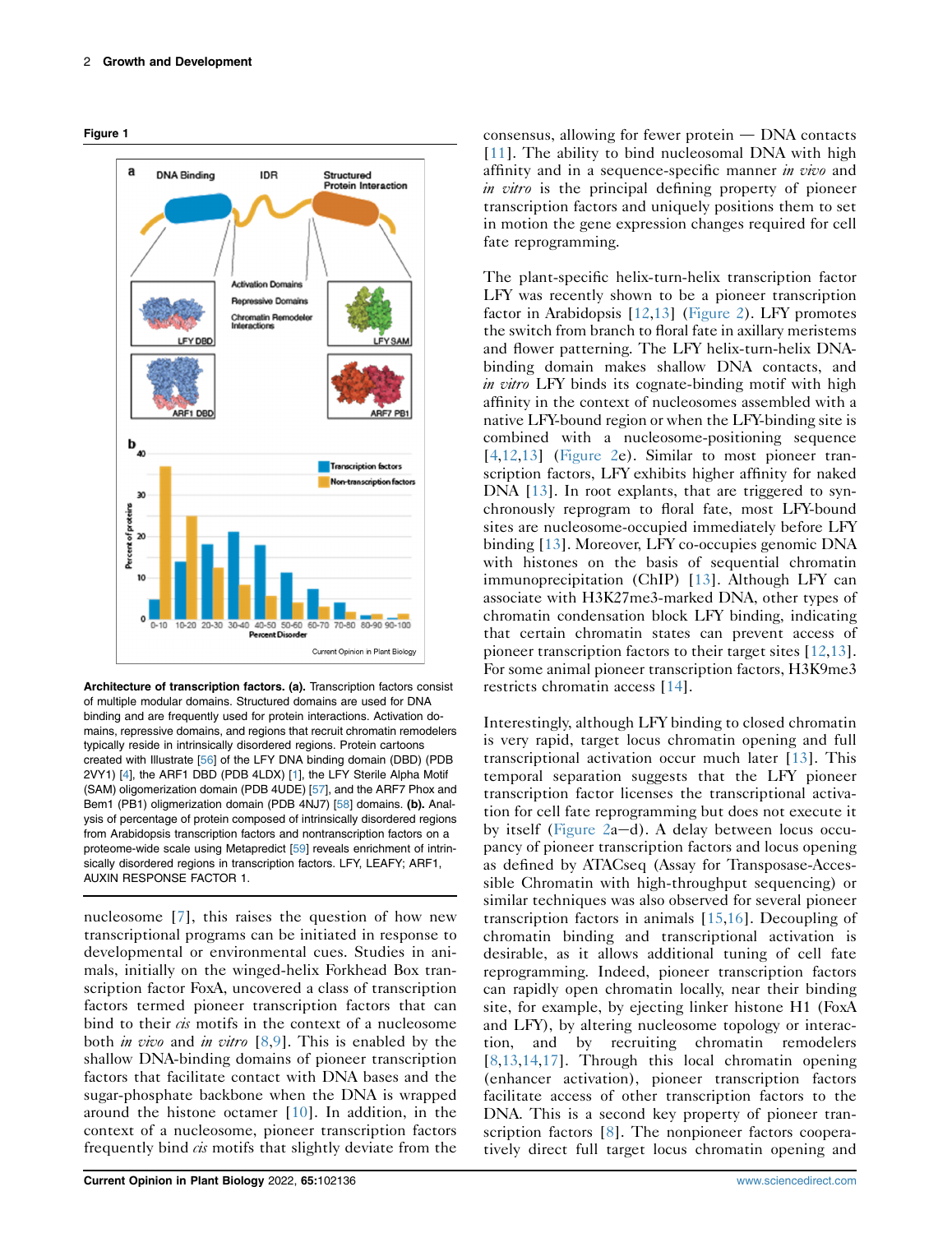<span id="page-3-0"></span>



LFY pioneer transcription factor licenses cell fate reprogramming and subsequent activation of transcription at the APETALA1 (AP1) locus. (a). The LFY dimer (red shapes) binds its *cis* motif near the dyad (midpoint) of the nucleosome and triggers local chromatin opening via eviction of histone H1 (green circles) and recruitment of SWI/SNF chromatin remodelers (blue shape). (b). Subsequently, other transcription factors can access the locus. Their accumulation is either directly activated by LFY LATE MERISTEM IDENITY 2 (LMI2), yellow) or in response to altered hormone levels and plant age (DELLA proteins plus SQUAMOSA PROTEIN BINDING PROTEINS; purple shape) or photoperiod FLOWERING LOCUS T (together with FD, pink) [[23](#page-7-17)[,24,](#page-7-18)60-[63](#page-8-4)]. (c). The assembled transcription factors likely engage with additional chromatin regulators (blue shape) to cooperatively open the AP1 locus. (d). Finally, the general transcriptional machinery (white large shape) is recruited. (e). Shallow DNA contacts with one face of the DNA by the LFY dimer allow cobinding with the histone octamer. Previously published structure of LFY displayed as a dimer (one of the monomers is semi-transparent) binding the pseudopalindromic recognition site within AP1 (PDB: 2vy1 [\[4](#page-7-1)]). DNA is in gray and semitransparent except for the half-site bound by the opaque monomer on the left. LFY residues which interact with DNA are in pink and displayed in stick style over the cartoon in the helix-tube mode in the rotated view below. Visualization using chimeraX [\[64\]](#page-8-5). LFY, LEAFY.

robust activation of gene expression with the pioneer factor, in some cases forming transcription hubs [\[13,18](#page-7-10)]. Regulation of accumulation or activity of the cooperatively acting nonpioneer transcription factors by specific extrinsic or intrinsic cues can fine-tune the cell fate reprogramming by pioneer factors.

Because plants adjust their form and function frequently in response to changing environments, it is likely that pioneer transcription factors play a prominent role in this kingdom. MADS-box proteins are good candidates for pioneer transcription factors as they bind chromatin

and subsequently enhance accessibility [\[19](#page-7-15)]. The Arabidopsis Nuclear Factor Y ( $N_{F}-Y$ ) complex component LEAFY COTYLEDON1 (LEC1) was proposed to act as a pioneer transcription factor on the basis of sequence and structural similarity with the mammalian complex; however, whether mammalian  $NF-Y$  acts as a pioneer transcription factor has not yet been fully established [\[20,21\]](#page-7-16).

Transcriptional and cell fate reprogramming in the context of chromatin are also enabled by 'signaldependent' transcription factors that are bound to target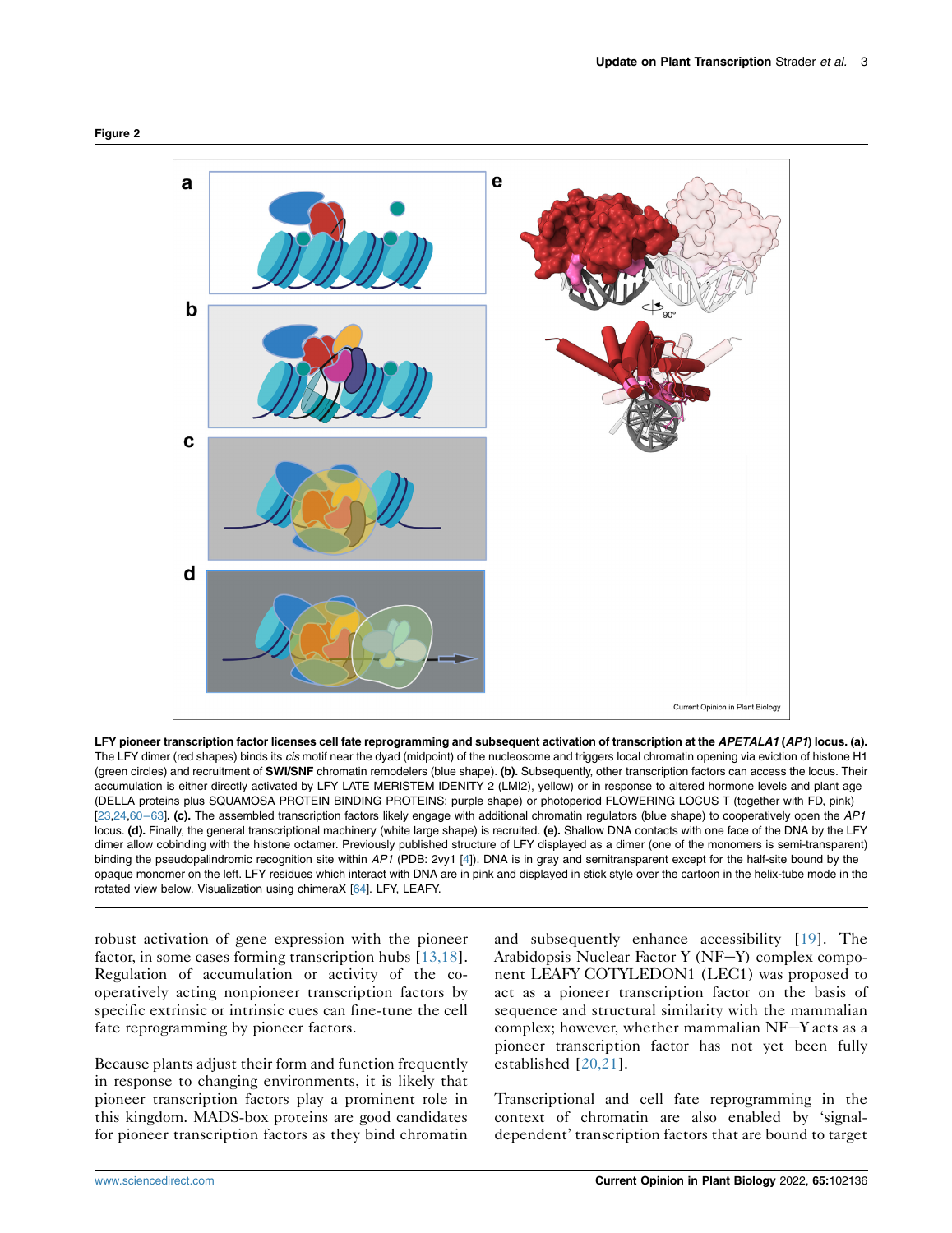loci in many different conditions (tissue types, developmental stages, intrinsic, or extrinsic cues). Their chromatin occupancy may or may not have been the result of initial pioneer transcription factor binding. Signal-dependent transcription factors serve both as target locus markers and as scaffolds. In the latter capacity, they recruit transcriptional coactivator or corepressor complexes. One example is ARF5/ MONOPTEROS (MP). MP recruits histone deacetylases, which strengthen DNA histone interactions to silence target loci in the absence of the auxin stimulus [\[22](#page-7-19)]. In the presence of a local auxin maximum, MP can instead interact with chromatin remodelers that eject or reposition nucleosomes to activate certain target loci [\[22](#page-7-19)]. Likewise, the basic leucine zipper domain (bZIP) transcription factor FD binds to the same set of target loci in vegetative and flower-producing Arabidopsis but recruits different members of the phosphoethanolamine-binding protein family, that is, TERMINAL FLOWER 1 or FLOWERING LOCUS T, depending on the photoperiod or other environmental cues  $[23-27]$  $[23-27]$  $[23-27]$  $[23-27]$  $[23-27]$ . TERMINAL FLOWER 1 acts as a transcriptional corepressor and FLOWERING LOCUS T as a coactivator [\[23](#page-7-17)[,28](#page-7-20)].

## Finding the right location

Provided that the chromatin context is conducive to transcription factor binding, the next challenge for DNA-binding protein is to home in on its set of unique binding sites. That is, finding the biologically meaningful sites in an ocean of DNA. There is a finite number of DNA-binding domains in transcription factors across the tree of life [[29](#page-8-6)], and in plants, there is likewise a limited number of distinct DNA-binding domains [[30](#page-8-7)]. Systematic surveys of the binding specificity of tran-scription factors across eukaryotes [\[31\]](#page-8-8) and in Arabidopsis [\[32\]](#page-8-9) revealed that DNA-binding domains tend to specifically bind short DNA elements of about  $6-10$ bases in which specificity is not absolute for some positions. In other words, the effective specificity is in the order of  $4-6$  effectively unique bases. The crystal structures of a range of DNA-binding proteins in complex with their DNA targets have shown the biochemical basis for specificities and rationalized why only relatively short stretches of nonunique sequence are sufficient for binding [[33\]](#page-8-10). A simple calculation tells that such sites will occur in every 250-4000 bases. In contrast, both DNA-affinity purification or chromatin immunoprecipitation, followed by sequencing, showed that transcription factors bind only a subset of the consensus elements in the context of genomes [\[34\]](#page-8-11). Therefore, intrinsic DNA-binding specificity of DNA-binding proteins alone is clearly insufficient to explain their DNA binding in the context of a genome or within a living cell. Other factors must constrain binding. One such constraining factor may be the chemical nature of DNA itself. As a double helix, DNA has a major groove and a

minor groove. Accessibility to the (specificity-defining) bases differs between the major and minor groove. As a consequence, the sites for facile base access are spaced by the periodicity of DNA turns.

An interesting question is why transcription factors have not evolved to carry more extensive, more elaborate DNA-binding surfaces, that would extend their DNA target site, and thus increase specificity of protein-DNA interaction. A consideration in this context is that protein-DNA interaction must be viewed as a trade-off between specificity and speed [\[35](#page-8-12)]. Transcription factors must scan DNA to bind their target site. Even though this is restricted to the DNA accessible in the context of chromatin for most transcription factors, there must be low affinity for binding to DNA in an unspecific manner that allows scanning with some speed [\[36\]](#page-8-13). Specific interactions at the target locus would then lock the transcription factor in place. A longer, more extensive DNA-binding interface likely also increases the unspecific interactions with DNA, and thus limits the speed by which DNA can be scanned.

Rather than extending the DNA interaction interface within the transcription factor, another strategy that can increase the effective length of a binding site is the binding of DNA by transcription factor dimers. Indeed, many, if not most, transcription factors bind DNA as dimers. These can be homodimers, such as (in plants) is the case for the ARFs  $[1-3]$  $[1-3]$  $[1-3]$  $[1-3]$  and LFY  $[4,37]$  $[4,37]$  $[4,37]$  mentioned earlier. In both cases, proteins dimerize to bind a specific, more extended DNA motif [\[1](#page-7-0),[4\]](#page-7-1) and can be part of higher-order interactions, such as MADS protein tetramers [[38\]](#page-8-15). Beyond homodimerization, there are many well-known cases in which transcription factors heterodimerize within the same family (e.g. basic helix-loophelix (bHLH) factors, bZIP; [[39\]](#page-8-16)). Interactions between members of different transcription factor families have been abundantly reported (e.g. the study reported by Trigg et al. [\[40](#page-8-17)]), but their contributions to specific DNA binding are less well-understood. In this latter case, the optimal distance between the two binding sites is governed not only by the structure of one, but of two transcription factors, and it will be interesting to see future studies that structurally explore spacing in heterotypic transcription factor dimers, as well as the effects of association of dimerizing transcription factors bound at large distances (such as distal enhancers).

## Teaming up with your best friend

Two kinds of dimeric DNA interaction modes are observed: in one (e.g. bHLH factors, LFY, and FD), dimerization is a structural requirement for DNA binding a single DNA element [\[4](#page-7-1)[,24](#page-7-18),[39\]](#page-8-16); and in the other, two proteins each bind a separate DNA element, and as a complex, they can bind a combination of two DNA elements. In the latter case, when transcription factors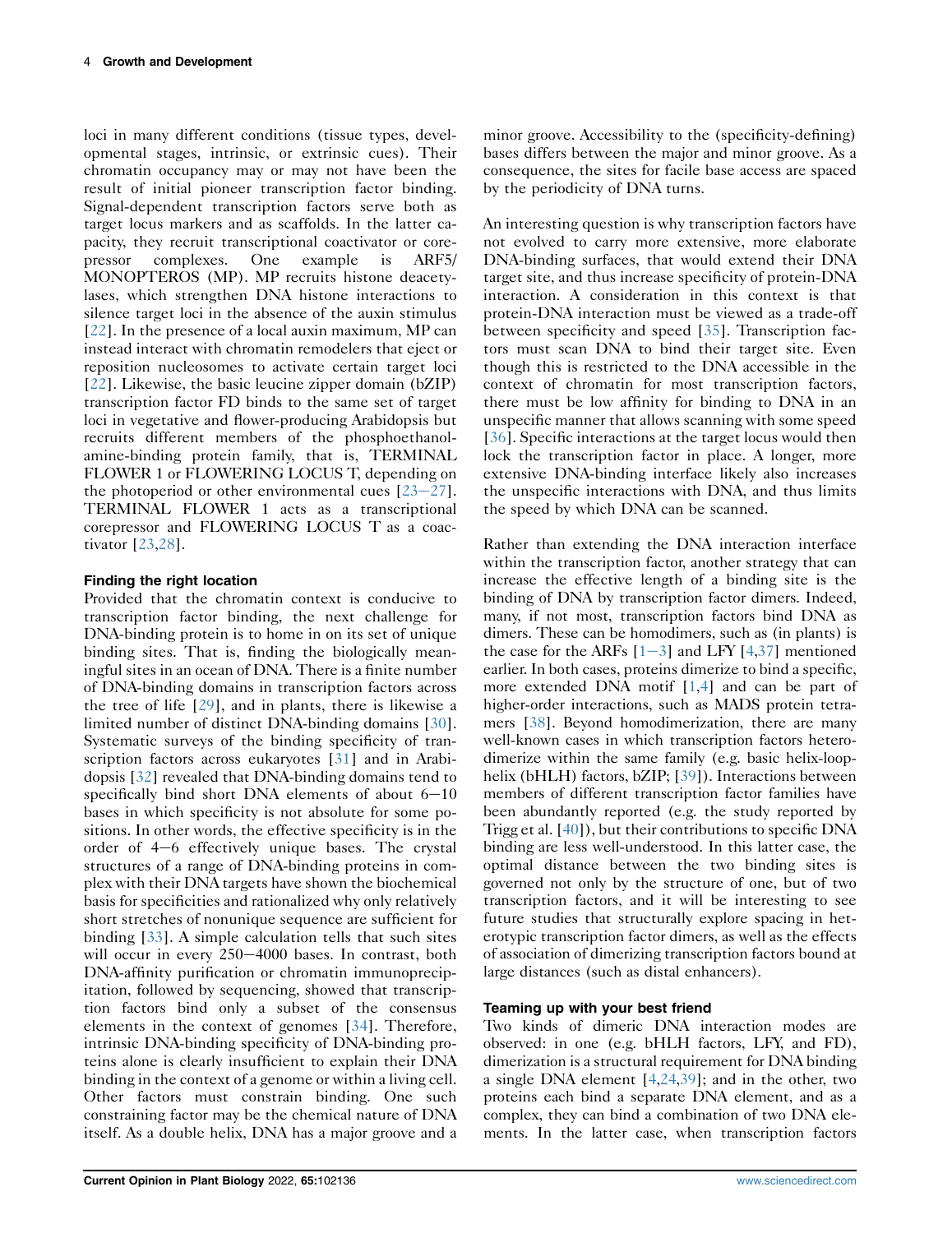dimerize to bind DNA, this has a number of interesting consequences for the mode of DNA binding. First, the effective length of the DNA target site increases by a factor of two. Second, the protein structures will now dictate the orientation and spacing between the individual-binding sites that are compatible with protein complex binding (see discussion as follows). Most importantly, when two proteins bind two DNA elements, there is space for cooperativity in interactions. The affinity of the first transcription factor to bind its target site will be defined by the intrinsic affinity that follows from the binding energies at the protein-DNA interface. Although the same energies hold for the second member of the protein dimer, the stability of the entire protein-DNA complex is enhanced by the interaction energies between the two proteins. Thus, affinity of a dimer can be much higher than that of each of the two monomers. This has been illustrated well by an analysis of the Arabidopsis ARF1 and ARF5 proteins [\[1](#page-7-0)]. Because the protein-DNA interface could be resolved from a crystal structure, mutants in DNA or protein could be engineered that would allow either a monomer or dimer to bind. Here, it is clear that a dimer binds an order of magnitude better than monomers do. Thus, dimerization offers an instrument to toggle between low (monomer) and high (dimer) affinity DNA binding. In addition, this allows combinatorial inputs into the regulation of gene expression, if the two dimerization partners themselves respond or reflect different inputs. An example of this is the bHLH heterodimer between TARGET OF MONOPTEROS 5 (TMO5) and LONESOME HIGHWAY (LHW), where one partner (TMO5) reflects auxin input, and the other (LHW) defines a developmental domain in the root [\[41](#page-8-18)].

Within a protein dimer, the structural arrangement of the two monomers relative to one another dictates the topology of DNA element organization and spacing. Given that DNA elements are recognized by interactions of amino acids with both phosphates in the DNA backbone and by specific interactions with bases, usually on both strands, proteins recognize DNA only in a directional, specific manner. Thus, a head to tail protein dimer will likely recognize a direct repeat, whereas a head-to-head or tail-to-tail dimer will recognize inverted or everted repeats. In the case of ARFs, a symmetric dimer binds an inverted repeat  $[1-3]$  $[1-3]$  $[1-3]$  $[1-3]$ . Indeed, the biologically relevant element for auxindependent gene expression, an inverted repeat spaced by 7 or 8 bases, can be explained by this mode of protein-DNA binding [\[3\]](#page-7-21). However, another repeat of ARFbinding sites  $\frac{d}{dx}$  a direct repeat spaced by 5 bases  $\frac{d}{dx}$  is also very potent in mediating auxin-responsive gene expression [[42\]](#page-8-19), but its structural basis is still elusive.

Finally, structural flexibility of the protein complex and rotational flexibility of the DNA together define the spacing that is tolerated between two DNA-protein interfaces. For ARF proteins, the optimum is  $7-8$ bases in the symmetric dimer, but *in vitro* assays suggest that cooperative binding for Arabidopsis ARF5 extends to shorter and longer distances [\[1\]](#page-7-0). Although biological relevance is not yet addressed, this could also be a basis for functional distinction among related transcription factors.

An interesting consequence of the protein dimers in protein-DNA interactions is in the constraints it poses for evolution and evolvability of transcriptional regulatory networks. For such interactions, evolution (and selection) can act on protein structures in multiple ways: (1) intrinsic specificity and affinity of monomers for their DNA sites;  $(2)$  protein-protein interaction surface position and interaction strength; (3) DNA elements that directly bind to the proteins; and (4) length and flexibility of intervening nucleotides. It should be clear that these units are both tunable and, therefore, evolvable. Yet at the same time, binding depends on a number of factors, which will also pose constraints on its evolvability. An interesting future question will be how the kinetics of transcription factor binding to complex sites evolves in complex plant genomes.

## Party friends

In addition to finding its best friend in the form of another transcription factor with which to dimerize, transcription factors must also recruit a party of friends to drive chromatin remodeling and/or transcriptional events. These interactions are typically driven by fuzzy binding kinetics in low complexity domains [\[43\]](#page-8-20). Recruitment of these machines to the appropriate region of DNA is driven by the DNA-binding activity of the transcription factor, either to remodel chromatin or to promote gene transcription.

As outlined previously, the chromatin state can restrict access of transcription factors to the genomic DNA. On the other hand, the vast majority of the enzymatic activities that alter chromatin do not have inherent DNAbinding specificity, although exceptions to this rule exist [\[44\]](#page-8-21). De novo targeting of chromatin modification and remodeling to the correct genomic location in plants relies strongly on transcription factors (histone acetyltransferases, histone de-acetylases and corepressor complexes, SWI/SNF chromatin remodelers, histone methyltransferases [H3K27me3]) or on noncoding RNA (DNA methylation and H3K9me2) [\[5](#page-7-2)[,22](#page-7-19),[45](#page-8-22)]. Thus, although the chromatin state can restrict transcription factor access to the genomic DNA, most chromatin regulators rely on transcription factors for recruitment. Finally, the act of transcription also alters chromatin through histone loss and recruitment of histone-modifying enzymes [[46](#page-8-23)]. In this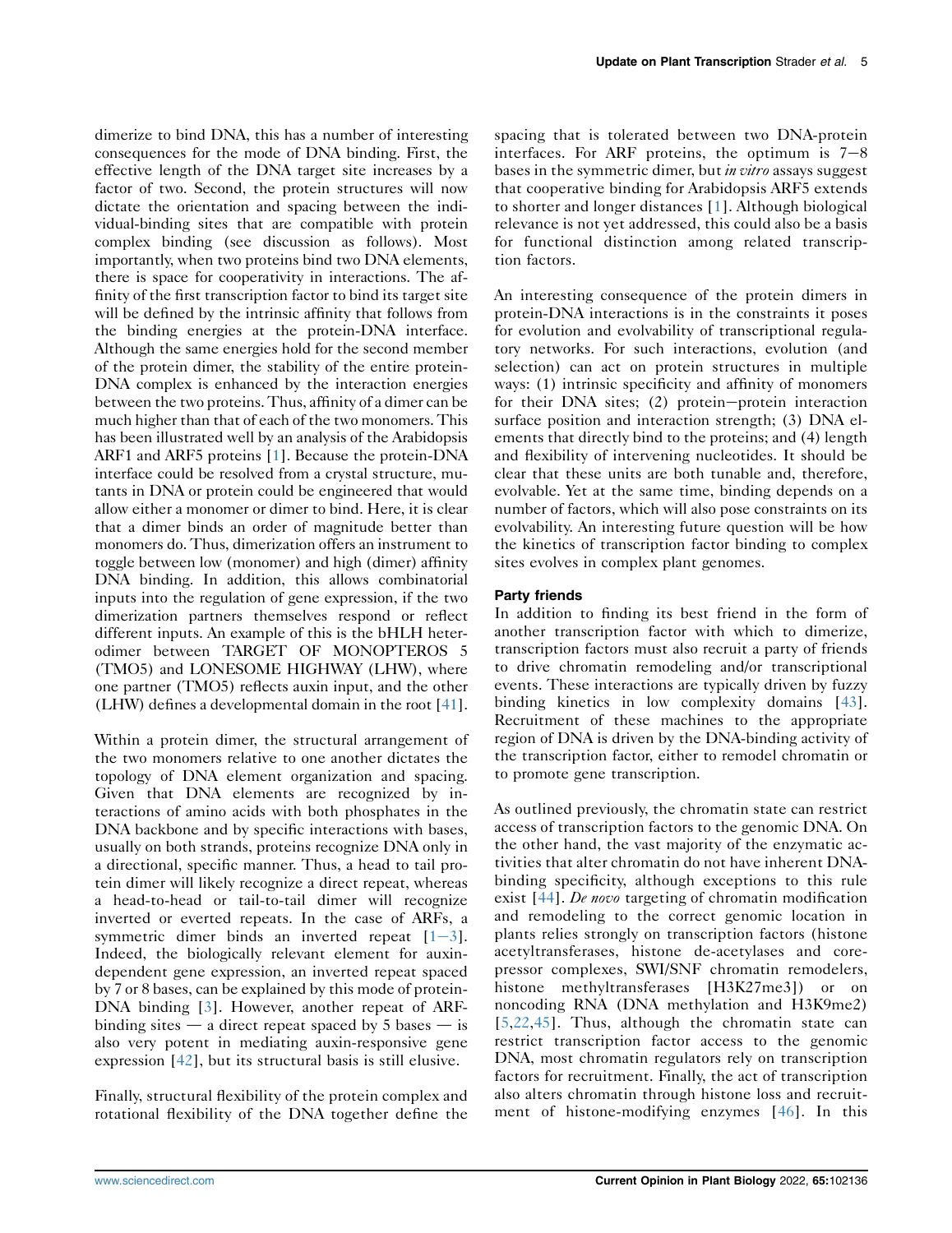manner, chromatin and transcription factors are mutually dependent on one another.

How transcription factors recruit a diverse set of corepressor and coactivator complexes is not well understood. The transcription factor domains that recruit these complexes typically reside in intrinsically disordered regions that have low conservation. With the exception of the repressor motif of LxLxL that recruits TOPLESS (TPL) and related transcriptional repressors [\[47](#page-8-24)], protein regions that recruit chromatin remodeling and transcriptional machinery are difficult to identify owing to their low sequence conservation. In addition, many of these machineries have been shown to act in transcriptional hubs or condensates, often driven into these assemblies by multivalent interactions in their intrinsically disordered regions.

Protein condensation can act as a friend filter for transcription factors  $-$  either by allowing concentration of protein that promotes recruitment of additional proteins to a transcriptional hub or by sequestering transcription factors into inactive bodies [\[48\]](#page-8-25). Assemblies of transcription factors that are more stable than individual factor binding have been proposed to drive transcriptional events as transcriptional hubs [[43](#page-8-20)]. Because protein condensation affects the activities of coactivators, corepressors, sequence-specific transcription factors, chromatin modifiers, and RNA polymerase II by providing a mechanism to concentrate these factors [\[49](#page-8-26)], some have proposed protein concentration as the underlying physical basis for formation of transcriptional hubs. Most of these events are thought to promote activity, either by acting as a concentrator of activity or by acting as a mechanism to stabilize the concentrations of the relevant proteins [\[48\]](#page-8-25).

The examples of transcription factor condensate formation in plants thus far are consistent with condensation acting as an attenuator of their transcriptional activity. Condensation of ARF19 [[50](#page-8-27)] or EARLY FLOWERING3 (ELF3) [[51](#page-8-28)] results in sequestration from transcriptional targets. It remains to be seen whether condensation of other plant transcription factors similarly attenuates activity or whether this concentration acts to promote activity as has been seen in other systems.

Transcription factors occupy a pivotal role in orchestration of cell fate and function, and it is becoming increasingly understood how they find and bind their genomic targets. In addition, we are beginning to unravel how their activity is controlled in response to cues in the plant kingdom. Technical advances in imaging, proteomics, and chromatin binding will further this understanding and help address some of the open questions that remain.

# Open questions

- Do transcriptional hubs exist in plants? In other systems, transcriptional hubs and/or condensates have been demonstrated for coactivators, corepressors, sequence-specific transcription factors, chromatin modifiers, and RNA polymerase II [\[43](#page-8-20)]. These have not yet been demonstrated in plants; however, given the conservation amongst these core machineries, it seems likely that similar assemblies operate in plant transcriptional control. In Arabidopsis, a large number of genomic regions bound by many transcription factors were recently identified; adding binding peak summits to this excellent resource and filtering out artifact ChIP-seq signal will enable identification of genomic locations bound by many transcription factors [\[52](#page-8-29),[53](#page-8-30)].
- Transcriptional pausing in plants? Most eukaryotes have a mechanism to assemble a transcription factor and Pol II on DNA while inhibiting progression of transcription, called promoter pausing. Plants lack the conserved components of this system. Recently, TPL recruitment to ARF proteins has been demonstrated to act in a similar manner by inhibiting full assembly of the Mediator complex [\[54\]](#page-8-31), resulting in a partially assembled, but paused, complex that has been proposed [[55\]](#page-8-32) to act in pausing. Given the widespread recruitment of TPL in various pathways, this mechanism could broadly impact start of transcriptional elongation. Novel approaches are beginning to enable precise assessement of Poll II activity in plants [[65](#page-8-33)].
- What are the protein domains necessary and sufficient for pioneer activity by transcription factors? How is binding and activity of these factors restricted? Identification of more pioneer transcription factors in plants, followed by functional studies, should help answer these questions and allow harnessing pioneer activity to (re)program cell fate and function to enhance desirable traits.
- What are the roles of spatially structured nuclear microenvironments? The nucleus contains many spatially distinct microenvironments, including the nucleolus, nuclear speckles, photobodies, Cajal bodies, and dicing bodies. How these microenvironments are formed, what components comprise these bodies, and what roles these, and other concentrations of nuclear components play are areas of active study which should reveal their functions in transcription.
- Do we know which transcription factors are activators versus those that are repressors? Transcription factors recruit machinery to drive downstream events  $$ either repression or activation of their gene targets. Because the regions of the protein that recruit these machineries lie in low complexity domains with little sequence conservation, better tools and approaches will be needed to determine whether each transcription factor activates or represses target genes.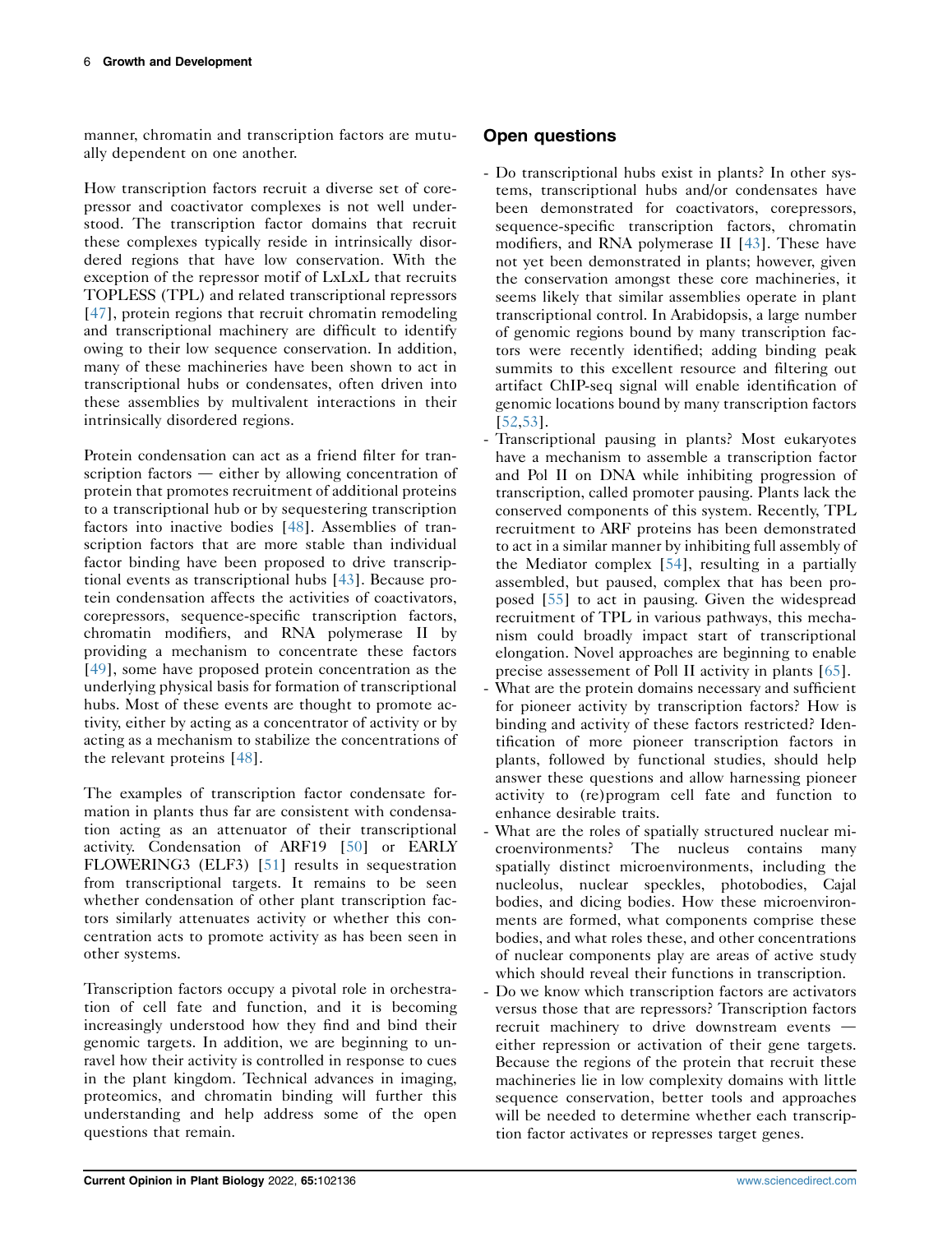### Declaration of competing interest

Nothing declared.

#### **Acknowledgements**

The authors thank Ryan Emenecker and Nick Morffy for analyzing IDRs in the Arabidopsis proteome and transcription factors as well as Tomasz Bieluzewski for visualization of the LFY DNA-binding domain. This work was supported by the National Institutes of Health R35 GM136338 to LS, National Science Foundation IOS 1905062 (to DWa), MCB 1916431 (to DWa), and IOS 2112056 (to LCS) and the Netherlands Organization for Scientific Research VICI 865.14.001 and OCENW.KLEIN.027 (to DWe).

#### References

Papers of particular interest, published within the period of review, have been highlighted as:

- \*\* of outstanding interest
- <span id="page-7-0"></span>1. [Boer DR, Freire-Rios A, van den Berg WAM, Saaki T,](http://refhub.elsevier.com/S1369-5266(21)00136-9/sref1) [Manfield IW, Kepinski S, López-Vidrieo I, Franco-Zorrilla JM, de](http://refhub.elsevier.com/S1369-5266(21)00136-9/sref1) Vries SC, Solano R, et al.: [Structural basis for DNA binding](http://refhub.elsevier.com/S1369-5266(21)00136-9/sref1) [specificity by the auxin-dependent ARF transcription factors](http://refhub.elsevier.com/S1369-5266(21)00136-9/sref1). Cell [2014,](http://refhub.elsevier.com/S1369-5266(21)00136-9/sref1) 156:577–589.
- 2 \* \* . [Kato H, Mutte SK, Suzuki H, Crespo I, Das S, Radoeva T,](http://refhub.elsevier.com/S1369-5266(21)00136-9/sref2) [Fontana M, Yoshitake Y, Hainiwa E, van den Berg W,](http://refhub.elsevier.com/S1369-5266(21)00136-9/sref2) et al.: [Design principles of a minimal auxin response system](http://refhub.elsevier.com/S1369-5266(21)00136-9/sref2). Nature [Plants](http://refhub.elsevier.com/S1369-5266(21)00136-9/sref2) 2020, 6:473–482.

The authors use the minimal Marchantia auxin response system to derive a simple model for auxin-dependent gene expression, in which auxin-sensitive A- and auxin-insensitive B-class ARFs compete for binding the same target sites in auxin-responsive promoters.

<span id="page-7-21"></span>3 \* \* [Freire-Rios A, Tanaka K, Crespo I, van der Wijk E, Sizentsova Y,](http://refhub.elsevier.com/S1369-5266(21)00136-9/sref3)<br>[Levitsky V, Lindhoud S, Fontana M, Hohlbein J, Boer DR,](http://refhub.elsevier.com/S1369-5266(21)00136-9/sref3) et al.:<br>**[Architecture of DNA elements mediating ARF transcription](http://refhub.elsevier.com/S1369-5266(21)00136-9/sref3)** fa<mark>ctor binding and auxin-responsive gene expression in</mark>. *Proc*<br>[Natl Acad Sci U S A](http://refhub.elsevier.com/S1369-5266(21)00136-9/sref3) 2020, **117**:24557–24566.

The authors use bioinformatic analysis, coupled to structural biology and Arabidopsis genetics, to demonstrate the requirements for high-affinity DNA binding by ARF transcription factors and rationalize the basis for enrichment of AuxRE repeats in auxin-responsive promoters.

- <span id="page-7-1"></span>4. [Hamès C, Ptchelkine D, Grimm C, Thevenon E, Moyroud E,](http://refhub.elsevier.com/S1369-5266(21)00136-9/sref4) [Gérard F, Martiel J-L, Benlloch R, Parcy F, Müller CW:](http://refhub.elsevier.com/S1369-5266(21)00136-9/sref4) Structural [basis for LEAFY floral switch function and similarity with](http://refhub.elsevier.com/S1369-5266(21)00136-9/sref4) [helix-turn-helix proteins](http://refhub.elsevier.com/S1369-5266(21)00136-9/sref4). EMBO J 2008, 27:2628-263
- <span id="page-7-2"></span>5. [Bieluszewski T, Xiao J, Yang Y, Wagner D:](http://refhub.elsevier.com/S1369-5266(21)00136-9/sref5) PRC2 activity, [recruitment, and silencing: a comparative perspective](http://refhub.elsevier.com/S1369-5266(21)00136-9/sref5). [Trends Plant Sci](http://refhub.elsevier.com/S1369-5266(21)00136-9/sref5) 2021. 0.
- <span id="page-7-3"></span>6. [Klemm SL, Shipony Z, Greenleaf WJ:](http://refhub.elsevier.com/S1369-5266(21)00136-9/sref6) Chromatin accessibility<br>[and the regulatory epigenome](http://refhub.elsevier.com/S1369-5266(21)00136-9/sref6). Nat Rev Genet 2019, 20: [207](http://refhub.elsevier.com/S1369-5266(21)00136-9/sref6)–220.
- <span id="page-7-4"></span>7. [Zhu F, Farnung L, Kaasinen E, Sahu B, Yin Y, Wei B,](http://refhub.elsevier.com/S1369-5266(21)00136-9/sref7) [Dodonova SO, Nitta KR, Morgunova E, Taipale M,](http://refhub.elsevier.com/S1369-5266(21)00136-9/sref7) et al.: The [interaction landscape between transcription factors and the](http://refhub.elsevier.com/S1369-5266(21)00136-9/sref7) [nucleosome](http://refhub.elsevier.com/S1369-5266(21)00136-9/sref7). Nature 2018, 562:76–81.
- <span id="page-7-5"></span>Zaret KS: [Pioneer transcription factors initiating gene network](http://refhub.elsevier.com/S1369-5266(21)00136-9/sref8) changes. [Annu Rev Genet](http://refhub.elsevier.com/S1369-5266(21)00136-9/sref8) 2020, 54:367–385.
- <span id="page-7-6"></span>9. [Cirillo LA, Lin FR, Cuesta I, Friedman D, Jarnik M, Zaret KS:](http://refhub.elsevier.com/S1369-5266(21)00136-9/sref9) [Opening of compacted chromatin by early developmental](http://refhub.elsevier.com/S1369-5266(21)00136-9/sref9) [transcription factors HNF3 \(FoxA\) and GATA-4](http://refhub.elsevier.com/S1369-5266(21)00136-9/sref9). Mol Cell 2002, 9[:279](http://refhub.elsevier.com/S1369-5266(21)00136-9/sref9)–289.
- <span id="page-7-7"></span>10 . [Fernandez Garcia M, Moore CD, Schulz KN, Alberto O,](http://refhub.elsevier.com/S1369-5266(21)00136-9/sref10) \* \* [Donague G, Harrison MM, Zhu H, Zaret KS:](http://refhub.elsevier.com/S1369-5266(21)00136-9/sref10) Structural features of transcription factors associating with nucleosome bind-<br>ing. [Mol Cell](http://refhub.elsevier.com/S1369-5266(21)00136-9/sref10) 2019, 75:921-932.e6.<br>Shows that 'shallow' DNA binding domain interaction with regulatory

DNA is critical for pioneer transcription factors.

<span id="page-7-8"></span>11. [Soufi A, Garcia MF, Jaroszewicz A, Osman N, Pellegrini M,](http://refhub.elsevier.com/S1369-5266(21)00136-9/sref11) Zaret KS: [Pioneer transcription factors target partial DNA](http://refhub.elsevier.com/S1369-5266(21)00136-9/sref11) [motifs on nucleosomes to initiate reprogramming](http://refhub.elsevier.com/S1369-5266(21)00136-9/sref11). Cell 2015, 161[:555](http://refhub.elsevier.com/S1369-5266(21)00136-9/sref11)–568.

<span id="page-7-9"></span>12. [Lai X, Blanc-Mathieu R, GrandVuillemin L, Huang Y, Stigliani A,](http://refhub.elsevier.com/S1369-5266(21)00136-9/sref12) \*\* [Lucas J, Thévenon E, Loue-Manifel J, Turchi L, Daher H,](http://refhub.elsevier.com/S1369-5266(21)00136-9/sref12) et al.: [The LEAFY floral regulator displays pioneer transcription](http://refhub.elsevier.com/S1369-5266(21)00136-9/sref12) [factor properties](http://refhub.elsevier.com/S1369-5266(21)00136-9/sref12). Mol Plant 2021, 14:829–837.

Showed that LFY is pioneer transcription factor, whose binding is blocked in some chromatin contexts.

<span id="page-7-10"></span>13 . [Jin R, Klasfeld S, Zhu Y, Fernandez Garcia M, Xiao J, Han S-K,](http://refhub.elsevier.com/S1369-5266(21)00136-9/sref13) \* \* Konkol A, Wagner D: [LEAFY is a pioneer transcription factor](http://refhub.elsevier.com/S1369-5266(21)00136-9/sref13) [and licenses cell reprogramming to floral fate](http://refhub.elsevier.com/S1369-5266(21)00136-9/sref13). Nat Commun [2021,](http://refhub.elsevier.com/S1369-5266(21)00136-9/sref13) 12:626.

Showed LFY is a pioneer transcription factor, that reprograms cell fate by co-occupying DNA with histones, locally opening chromatin for other transcription factors to cooperatively activation of gene expression.

- <span id="page-7-11"></span>14. [Larson ED, Marsh AJ, Harrison MM:](http://refhub.elsevier.com/S1369-5266(21)00136-9/sref14) Pioneering the develop-<br>[mental frontier](http://refhub.elsevier.com/S1369-5266(21)00136-9/sref14). Mol Cell 2021, 81:1640-1650.
- <span id="page-7-12"></span>15. [Li R, Cauchy P, Ramamoorthy S, Boller S, Chavez L,](http://refhub.elsevier.com/S1369-5266(21)00136-9/sref15) Grosschedl R: [Dynamic EBF1 occupancy directs sequential](http://refhub.elsevier.com/S1369-5266(21)00136-9/sref15) [epigenetic and transcriptional events in B-cell programming](http://refhub.elsevier.com/S1369-5266(21)00136-9/sref15). [Genes Dev](http://refhub.elsevier.com/S1369-5266(21)00136-9/sref15) 2018, 32:96–111.
- <span id="page-7-13"></span>16. [Mayran A, Khetchoumian K, Hariri F, Pastinen T, Gauthier Y,](http://refhub.elsevier.com/S1369-5266(21)00136-9/sref16) Balsalobre A, Drouin J: [Pioneer factor Pax7 deploys a stable](http://refhub.elsevier.com/S1369-5266(21)00136-9/sref16) [enhancer repertoire for specification of cell fate](http://refhub.elsevier.com/S1369-5266(21)00136-9/sref16). Nat Genet [2018,](http://refhub.elsevier.com/S1369-5266(21)00136-9/sref16) 50:259–269.
- <span id="page-7-14"></span>17. [Dodonova SO, Zhu F, Dienemann C, Taipale J, Cramer P:](http://refhub.elsevier.com/S1369-5266(21)00136-9/sref17) [Nucleosome-bound SOX2 and SOX11 structures elucidate](http://refhub.elsevier.com/S1369-5266(21)00136-9/sref17) [pioneer factor function](http://refhub.elsevier.com/S1369-5266(21)00136-9/sref17). Nature 2020, 580:669–672.
- 18. [Mir M, Stadler MR, Ortiz SA, Hannon CE, Harrison MM,](http://refhub.elsevier.com/S1369-5266(21)00136-9/sref18)<br>\*\* Darzacq X, Eisen MB: Dynamic multifactor hubs inter Darzacq X, Eisen MB: [Dynamic multifactor hubs interact](http://refhub.elsevier.com/S1369-5266(21)00136-9/sref18) [transiently with sites of active transcription in Drosophila](http://refhub.elsevier.com/S1369-5266(21)00136-9/sref18) [embryos](http://refhub.elsevier.com/S1369-5266(21)00136-9/sref18). Elife 2018, 7.

Lattice light sheet microscopy coupled with 4D imaging detects transcription factor hubs for the Zelda pioneer factor in Drosophila

- <span id="page-7-15"></span>19. [Pajoro A, Madrigal P, Muiño JM, Matus JT, Jin J, Mecchia MA,](http://refhub.elsevier.com/S1369-5266(21)00136-9/sref19) [Debernardi JM, Palatnik JF, Balazadeh S, Arif M,](http://refhub.elsevier.com/S1369-5266(21)00136-9/sref19) et al.: Dy[namics of chromatin accessibility and gene regulation by](http://refhub.elsevier.com/S1369-5266(21)00136-9/sref19) [MADS-domain transcription factors in flower development](http://refhub.elsevier.com/S1369-5266(21)00136-9/sref19). [Genome Biol](http://refhub.elsevier.com/S1369-5266(21)00136-9/sref19) 2014, 15:R41.
- <span id="page-7-16"></span>20. [Oldfield AJ, Yang P, Conway AE, Cinghu S, Freudenberg JM,](http://refhub.elsevier.com/S1369-5266(21)00136-9/sref20)<br>Yellaboina S, Jothi R: **[Histone-fold domain protein NF-Y pro](http://refhub.elsevier.com/S1369-5266(21)00136-9/sref20)**[motes chromatin accessibility for cell type-specific master](http://refhub.elsevier.com/S1369-5266(21)00136-9/sref20) [transcription factors](http://refhub.elsevier.com/S1369-5266(21)00136-9/sref20). Mol Cell 2014, 55:708-722.
- 21. [Chaves-Sanjuan A, Gnesutta N, Gobbini A, Martignago D,](http://refhub.elsevier.com/S1369-5266(21)00136-9/sref21)<br>[Bernardini A, Fornara F, Mantovani R, Nardini M:](http://refhub.elsevier.com/S1369-5266(21)00136-9/sref21) Structural<br>[determinants for NF-Y subunit organization and NF-Y/DNA](http://refhub.elsevier.com/S1369-5266(21)00136-9/sref21)<br>[association in plants](http://refhub.elsevier.com/S1369-5266(21)00136-9/sref21). Plant J 2021, 105:49–61.
- <span id="page-7-19"></span>22. Weijers D, Wagner D: [Transcriptional responses to the auxin](http://refhub.elsevier.com/S1369-5266(21)00136-9/sref22) hormone. [Annu Rev Plant Biol](http://refhub.elsevier.com/S1369-5266(21)00136-9/sref22) 2016, 67:539–574.
- <span id="page-7-17"></span>23. [Zhu Y, Klasfeld S, Jeong CW, Jin R, Goto K, Yamaguchi N,](http://refhub.elsevier.com/S1369-5266(21)00136-9/sref23) Wagner D: [TERMINAL FLOWER 1-FD complex target genes](http://refhub.elsevier.com/S1369-5266(21)00136-9/sref23)<br>[and competition with FLOWERING LOCUS T](http://refhub.elsevier.com/S1369-5266(21)00136-9/sref23). Nat Commun [2020,](http://refhub.elsevier.com/S1369-5266(21)00136-9/sref23) 11:5118.
- <span id="page-7-18"></span>24. [Taoka K-I, Ohki I, Tsuji H, Furuita K, Hayashi K, Yanase T,](http://refhub.elsevier.com/S1369-5266(21)00136-9/sref24) [Yamaguchi M, Nakashima C, Purwestri YA, Tamaki S,](http://refhub.elsevier.com/S1369-5266(21)00136-9/sref24) et al.: 14-<br>[3-3 proteins act as intracellular receptors for rice Hd3a](http://refhub.elsevier.com/S1369-5266(21)00136-9/sref24)<br>[florigen](http://refhub.elsevier.com/S1369-5266(21)00136-9/sref24). Nature 2011, 476:332-335.
- 25. [Romera-Branchat M, Severing E, Pocard C, Ohr H, Vincent C,](http://refhub.elsevier.com/S1369-5266(21)00136-9/sref25) [Née G, Martinez-Gallegos R, Jang S, Andrés F, Madrigal P,](http://refhub.elsevier.com/S1369-5266(21)00136-9/sref25) et al.: [Functional divergence of the Arabidopsis florigen-interacting](http://refhub.elsevier.com/S1369-5266(21)00136-9/sref25) [bZIP transcription factors FD and FDP](http://refhub.elsevier.com/S1369-5266(21)00136-9/sref25). Cell Rep 2020, 32:107966.
- 26. [Collani S, Neumann M, Yant L, Schmid M:](http://refhub.elsevier.com/S1369-5266(21)00136-9/sref26) FT modulates [genome-wide DNA-binding of the bZIP transcription factor](http://refhub.elsevier.com/S1369-5266(21)00136-9/sref26) FD. [Plant Physiol](http://refhub.elsevier.com/S1369-5266(21)00136-9/sref26) 2019, 180:367–380.
- 27. Zhu Y, Klasfeld S, Wagner D: [Molecular regulation of plant](http://refhub.elsevier.com/S1369-5266(21)00136-9/sref27) [developmental transitions and plant architecture via PEPB](http://refhub.elsevier.com/S1369-5266(21)00136-9/sref27) [family proteins: an update on mechanism of action](http://refhub.elsevier.com/S1369-5266(21)00136-9/sref27). J Exp Bot<br>2021, 72[:2301](http://refhub.elsevier.com/S1369-5266(21)00136-9/sref27)–2311.
- <span id="page-7-20"></span>28. Zhang F, Wang Y, Irish VF: [CENTRORADIALIS maintains](http://refhub.elsevier.com/S1369-5266(21)00136-9/sref28) [shoot meristem indeterminacy by antagonizing THORN](http://refhub.elsevier.com/S1369-5266(21)00136-9/sref28) [IDENTITY1 in Citrus](http://refhub.elsevier.com/S1369-5266(21)00136-9/sref28). Curr Biol 2021, 31:2261.